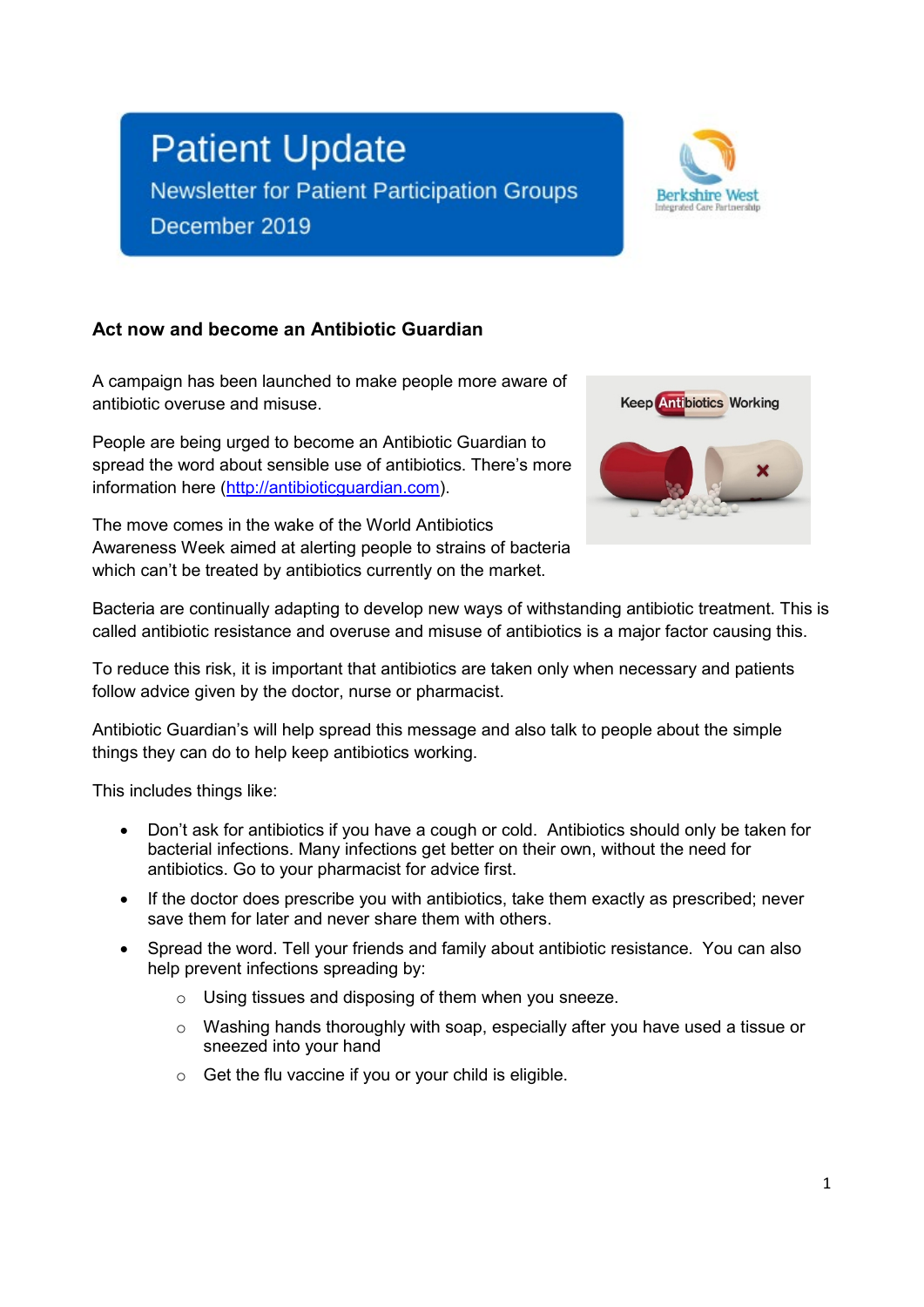#### **Kidney project scoops £30k prize**

Staff working on a pioneering new patient project at Reading's Royal Berkshire Hospital have clinched a £30k national award after impressing judges with their ideas.

The team, which includes members from the RBH and Cognitant, an Oxford-based health tech company, are working with kidney patients for this project. They will spend the funds on a pilot aimed at finding more effective and efficient ways of communicating health and self-care information with patients moving away from traditional printed leaflets, and towards digital systems and immersive content, including some virtual reality content.

As part of the pilot, 90 patients with Chronic Kidney Disease will receive information in a range of ways – a printed leaflet, digitised text leaflet or a short immersive, interactive animation which they can view on their smartphone or tablet. Clinicians will then test how well the patients have accessed, understood and acted on the information delivered through the three different channels.

Poorly informed patients are then less likely to follow advice and medication recommended by clinicians which can have a knock on effect on their health which then puts greater financial strains on health services.

#### **Video link hospital appointments are hit with patients and staff**

A major project aimed at cutting the number of times patients need to visit the Royal Berkshire Hospital for routine appointments took a big step forward last month with three outpatients clinics delivered to patients via video.

Five patients who would normally need to visit rheumatology, physiotherapy and oncology for check-ups were able to have 'face to face' appointments with their consultants via video

links.

The move is part of an ambitious programme to revolutionise outpatient services at the RBH by linking clinicians and patients virtually. Now the rheumatology and physiotherapy video clinics are up and running, health managers plan to introduce virtual clinics in other areas including urology, paediatrics, trauma and orthopaedics and occupational health.

The virtual system, called 'Attend Anywhere' allows patients can discuss their progress with medics without the hassle of visiting the hospital. It means they don't have to take time off work, sort out child care, arrange transport or sit around in waiting rooms.



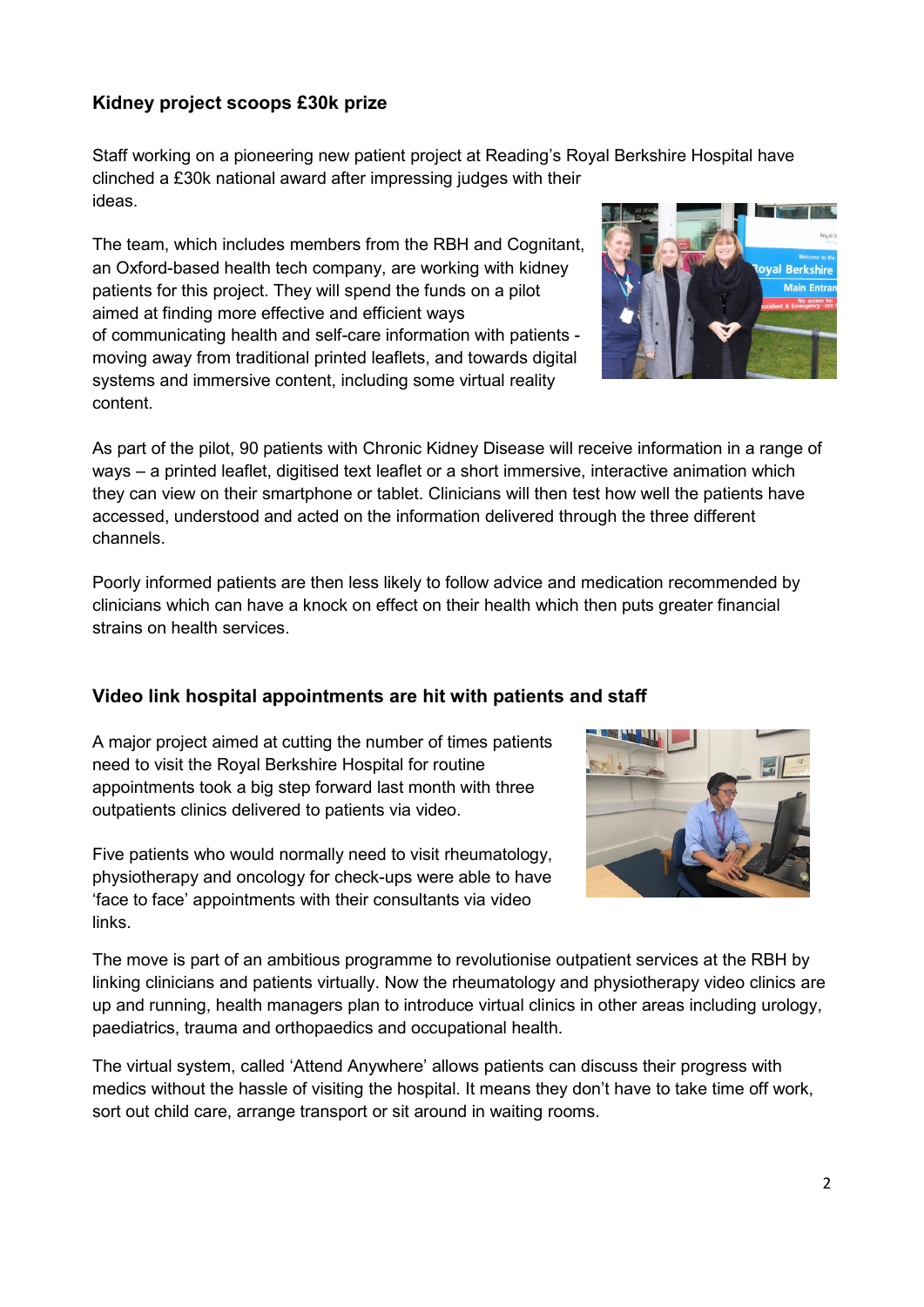Patients have praised the virtual system. One said: "The whole thing was really easy - I like being able to speak directly with my consultant and discuss my condition. It would have been a two hour round trip to have the same conversation in person. I am reassured I will still be able to see my consultant as this is vital for checking measurements, but the more regular check ins via video are really reassuring."

### **Help us Help You**

We're well into winter now and the NHS is stepping up its work to make sure people stay well and warm over the next few cold, dark and damp months.

A 'winter webpage' has been published on the [Berkshire West CCG](http://www.berkshirewestccg.nhs.uk/winter) and [Integrated Care Partnership](http://berkshirewesticp.org/winter) websites, containing lots of

information. It gives up to date information on flu vaccines, where to go

for help if you're unsure about who to talk to, advice on falls, support around mental health and information on winter fuel allowances.

There is also a series of short video clips linked to the health and wellbeing issues which will be uploaded on to the websites over the coming weeks.

And there's more winter tips and information on these websites:

- [https://involve.community/news/winter-pressures](https://involve.community/news/winter-pressures/)
- [www.reading.gov.uk/winterwatch](http://www.reading.gov.uk/winterwatch)
- <https://info.westberks.gov.uk/winterprep>

And to help ease pressure on the Royal Berkshire Hospital over the winter, we're making local people more aware of the services they may find useful before seeking treatment at the Emergency Department which is already experiencing major pressures this winter.

### **Pharmacy Christmas Bank Holiday opening hours**

Pharmacists are qualified healthcare professionals. They can offer clinical advice and over-thecounter medicines for a range of minor illnesses and you don't need to book an appointment. For more information and to find your nearest pharmacy visit the [NHS website.](https://www.nhs.uk/using-the-nhs/nhs-services/pharmacies/what-to-expect-from-your-pharmacy-team/)

Pharmacy opening times over the Christmas Bank Holidays are available below:

- **[Berkshire](https://www.berkshirewestccg.nhs.uk/media/3489/final-2019-20-christmas-posters-berkshire.pdf)**
- **[Oxfordshire](https://www.berkshirewestccg.nhs.uk/media/3495/final-2019-20-christmas-pharmacy-hrs-oxfordshire2.pdf)**
- **[Buckinghamshire](https://www.berkshirewestccg.nhs.uk/media/3490/final-2019-20-christmas-posters-buckinghamshire.pdf)**

## **Use the Right Service**





**NHS**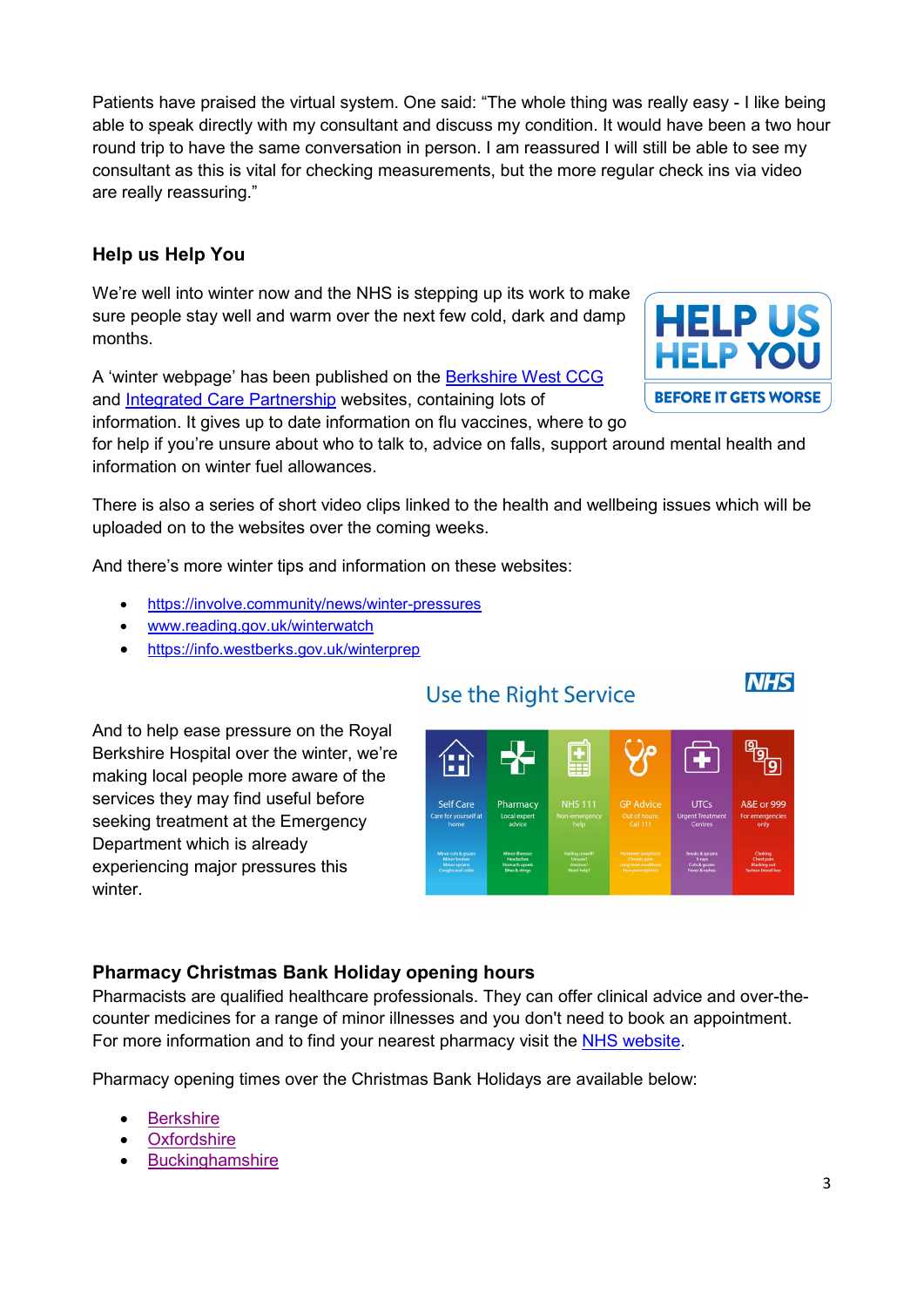#### **Next steps in proposals for Future NHS Commissioning Arrangements**

Thank you to everyone who had their say in the first stage of engagement on future NHS commissioning arrangements in Buckinghamshire Oxfordshire and Berkshire West (BOB). A full engagement report will be published in the New Year.

Views were invited on three proposals:

- The delivery of more joined up and integrated health and care through three, locally focussed Integrated Care Partnerships (ICPs) – alliances of NHS and Local Government organisations working together to plan and deliver care through a joint approach
- The streamlining of commissioning arrangements through a single Clinical Commissioning Group (CCG) – a more strategic organisation to support ICPs and also commission services at scale as appropriate, such as NHS 111 or specialised services
- Changes to the current CCG management arrangements to create a single Accountable Officer and ICS Executive Lead role, supported by a shared management team working across the Buckinghamshire Oxfordshire and Berkshire West CCGs

Next steps regarding any proposals about a single CCG will be considered by Governing Bodies in early 2020. Any proposals for future CCG configuration would be subject to consultation with CCG members later in 2020, in line with NHS England/NHS Improvement guidance.

#### **Berkshire Hidden Carers Campaign – Freephone number extended for a further six months**

Berkshire West and East Berkshire CCGs, together with Signal4Carers have extended this helpline number to support hidden carers for a further six months. The helpline was launched in June this year and has signposted a number of carers to get the support they need.





The number to call is 0800 1337851 from 10am until 4pm Monday to Friday (message facility for evenings and weekends). Further details can be [found here.](https://www.berkshirewestccg.nhs.uk/media/3513/berkshire-hidden-carers-campaign-sholders-dec2019.pdf)

#### **Make sure it's a safe and 'nappy' Christmas with our Lift the Baby film**

As the countdown to Christmas parties starts, health teams are reminding parents and carers about vital 'safe sleeping' measures which could save a baby's life.

They are urging people to watch their award winning 'Lift the Baby' film [liftthebaby.org.uk](https://liftthebaby.org.uk/) which warns of

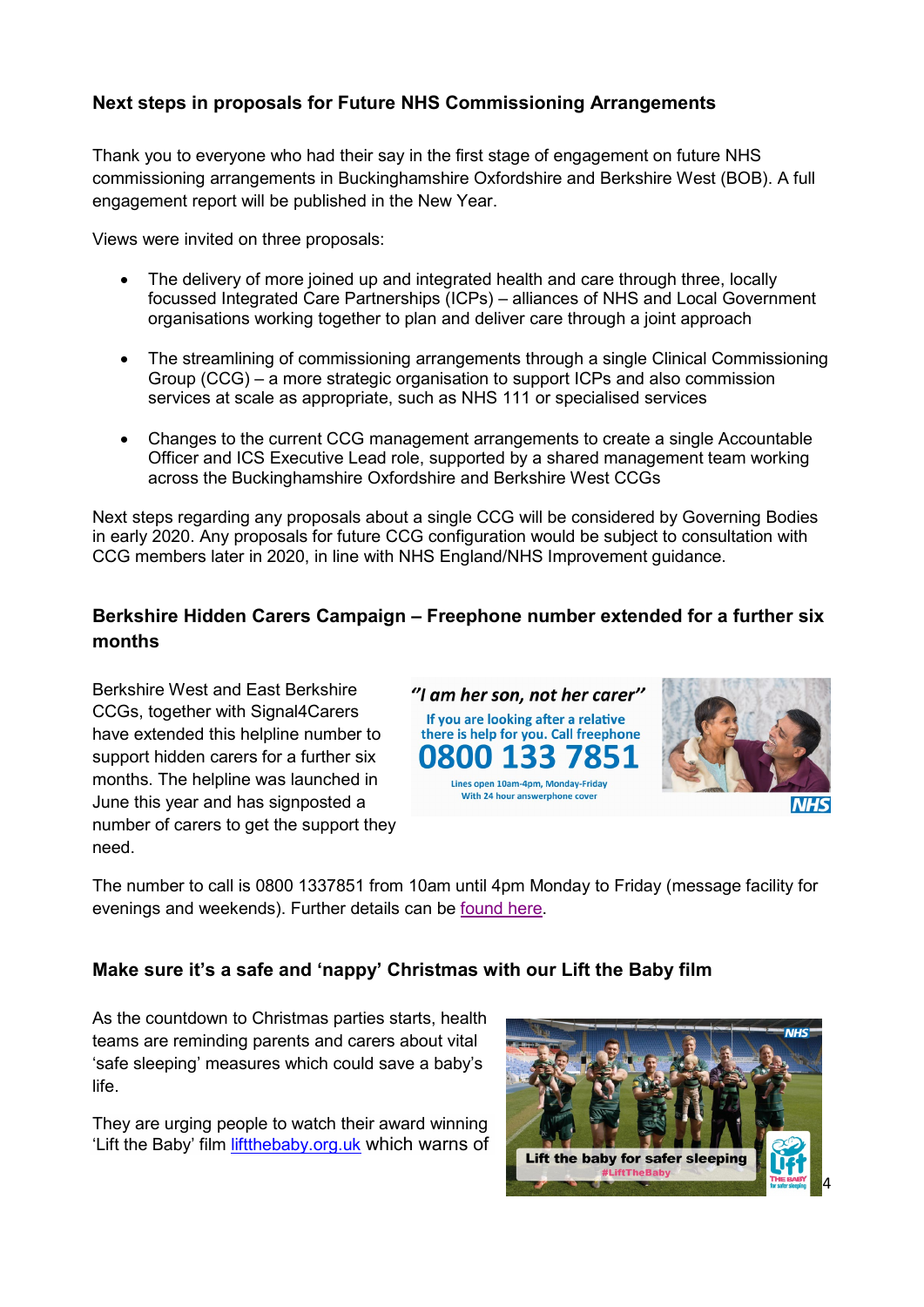the risks of hazardous sleeping circumstances. This could be where a parent or carer falls asleep whilst holding the baby, unwittingly placing the child at risk of Sudden Infant Death Syndrome (SIDS).

The risks are exacerbated if the adult has been smoking, drinking, using drugs or heavy medication or is excessively tired. But in most cases, if adults follow the safe sleeping guidelines, these deaths are completely avoidable.

Health officials from across Berkshire teamed up with players from London Irish Rugby Club to produce the video which picked up silver at the Public Sector Communications Awards last month and has been viewed more than 95,000 times on Facebook.

Liz Stead, Head of Safeguarding Children at Berkshire West CCG said: "For many people Christmas and new year is a time of parties and family get togethers. There's usually a lot of alcohol on offer and, if there's a new baby on the scene, they're usually passed around for lots of cuddles.

"Sadly, this is a risky combination and could put the baby at harm. It's so easy, especially after a few drinks, to nod off on top of the baby and this has unfortunately has resulted in loss of life in a number of cases across the country," she said.

"Our Lift the Baby film stresses the importance of moving the baby to a safe place so both baby and carer can sleep safe and sound."

#### **New Chief Operating Officer at the Royal Berkshire NHS Foundation Trust**

Dom Hardy has just started work as the new Chief Operating Officer at the Royal Berkshire NHS Foundation Trust.

He joins from NHS England and Improvement where he was Director of Primary Care and System Transformation, Dom said: "The RBH is my local hospital and this is a fantastic opportunity to work together with other partners across Berkshire to provide outstanding care for our community."

Dom has wide spread experience in the health service and has also worked in central government as Principal Private Secretary to John Reid and Patricia Hewitt and policy advisor to Tony Blair.

He takes over from Mary Sherry who retired last month.

#### **Health and Wellbeing Board meetings**

The three Boards all have meetings in January and they're a good chance to find out about work being done across Berkshire West to improve the health and wellbeing of local people. Senior health officials, councillors and key players from the voluntary sector and Healthwatch are members and the meetings discuss the progress of partnership work and future plans.